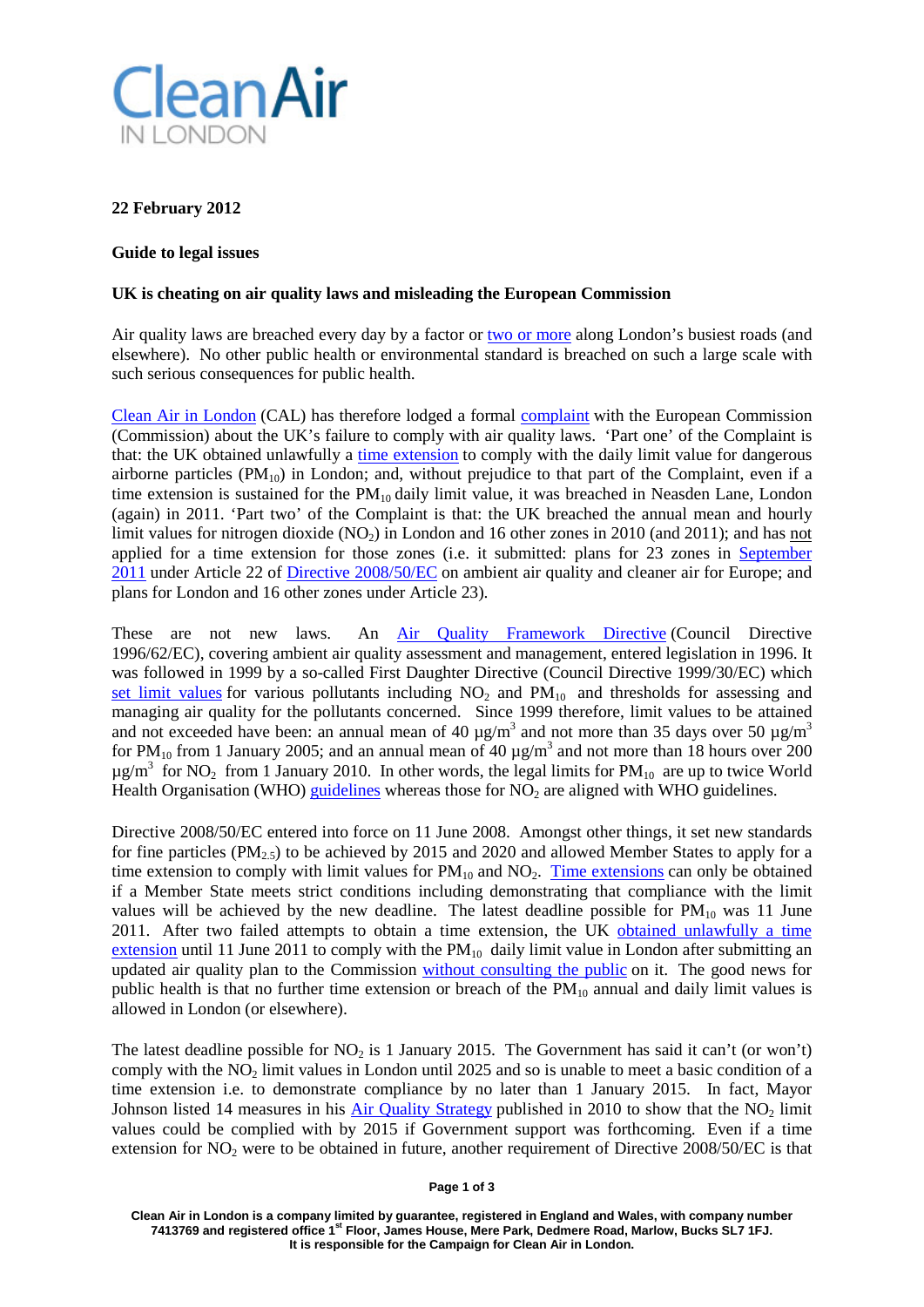

the limit value plus margin of tolerance must not be exceeded during the period of a time extension i.e. an annual mean of 60  $\mu$ g/m<sup>3</sup> and no more than 18 hours over 300  $\mu$ g/m<sup>3</sup>. Annex III of Directive 2008/50/EC emphasises that limit values apply everywhere in ambient air unless: the public do not have access; or all relevant provisions concerning health and safety at work apply.

Other legal standards exist for pollutants such as benzene, carbon monoxide, lead and sulphur dioxide and there are targets for ozone. Directive 2008/50/EC introduced legal standards for fine particles (PM<sub>2.5</sub>): an annual mean of 25 µg/m<sup>3</sup> to become a limit value on 1 January 2015; a 20 µg/m<sup>3</sup> exposure concentration obligation in 2015; and an exposure reduction target in percentage terms by 2020.

Air quality laws can be enforced by the Court of Justice of the European Union (CJEU) and in the UK Courts. The former involves the European Commission in a [five stage legal \(or infraction\) process:](http://ec.europa.eu/eu_law/infringements/infringements_en.htm) (i) Letter of Formal Notice (first written warning); (ii) Reasoned Opinion (second and/or final written warning which the UK had reached for  $PM_{10}$  before it obtained a time extension in 2011); (iii) reference to the CJEU requesting a judgement that the Member State is in breach and must comply; (iv) Letter of Formal Notice; and (v) reference to the CJEU requesting the imposition on the Member State of lump sum and daily fines. The Mayor of London has estimated that such fines, which could be passed to London under the Localism Act 2011, could total £300 million per year for each of  $PM_{10}$ and  $NO<sub>2</sub>$ . CAL considers that fines (or gaol) are a necessary final sanction in any legal system.

In the UK Courts, [ClientEarth](http://www.clientearth.org/) sought a judicial review of the UK's failure to demonstrate compliance with the NO2 limit values by 1 January 2015. Mr Justice Mitting in the High Court ruled on 13 December 2011 that:

*'It is now common ground that the United Kingdom is in breach of its obligations [for NO2] under Article 13. It is not necessary for me to declare that that is so. This judgment records the Secretary of State's concession and my view about the correctness of that concession. A declaration will serve no purpose other than to make clear that which is already conceded. The means of enforcing Article 13 lie elsewhere in the hands of the Commission under article*

*258 of the Treaty on the Functioning of the European Union, and if referred to it, the Court of Justice of the European Union under Article 260. Those remedies are sufficient to deal with the mischief at which the 2008 Directive is aimed.'*

In CAL's view, this judgement was not consistent with Article 30 of Directive 2008/50/EC which says *'Member States shall lay down the rules on penalties applicable to infringements of the national provisions adopted pursuant to this Directive and shall take all measures necessary to ensure that they are implemented. The penalties provided for must be effective, proportionate and dissuasive.'*  ClientEarth is understood to be seeking leave to appeal this judgement to the Court of Appeal.

For those seeking compliance with ambient air quality laws, important other provisions exist in: the [Clean Air Act 1993;](http://cleanairinlondon.org/indoor-air-quality/clean-air-act-must-be-updated-for-modern-fuels-and-technologies-and-be-enforced/) Policy 7.14 of the [London Plan;](http://www.london.gov.uk/publication/londonplan) and the [Air Quality Standards Regulations 2010.](http://www.legislation.gov.uk/uksi/2010/1001/contents/made)

All this matters for London and the Olympics since limit values must not be exceeded once attained and air pollution may not be worsened where limit values are already breached. CAL has [sought](http://cleanairinlondon.org/olympics/clean-air-in-london-calls-for-full-mitigation-for-the-orn-prn/)  [assurances](http://cleanairinlondon.org/olympics/clean-air-in-london-calls-for-full-mitigation-for-the-orn-prn/) about the impact of the Olympic Route Network after the Strategic Environmental Assessment for the Olympic Transport Plan admitted in April 2011 *"However, the number of daily mean exceedances at some roadside sites is anticipated to be more than the allowable number of* 

**Page 2 of 3**

**Clean Air in London is a company limited by guarantee, registered in England and Wales, with company number 7413769 and registered office 1st Floor, James House, Mere Park, Dedmere Road, Marlow, Bucks SL7 1FJ. It is responsible for the Campaign for Clean Air in London.**